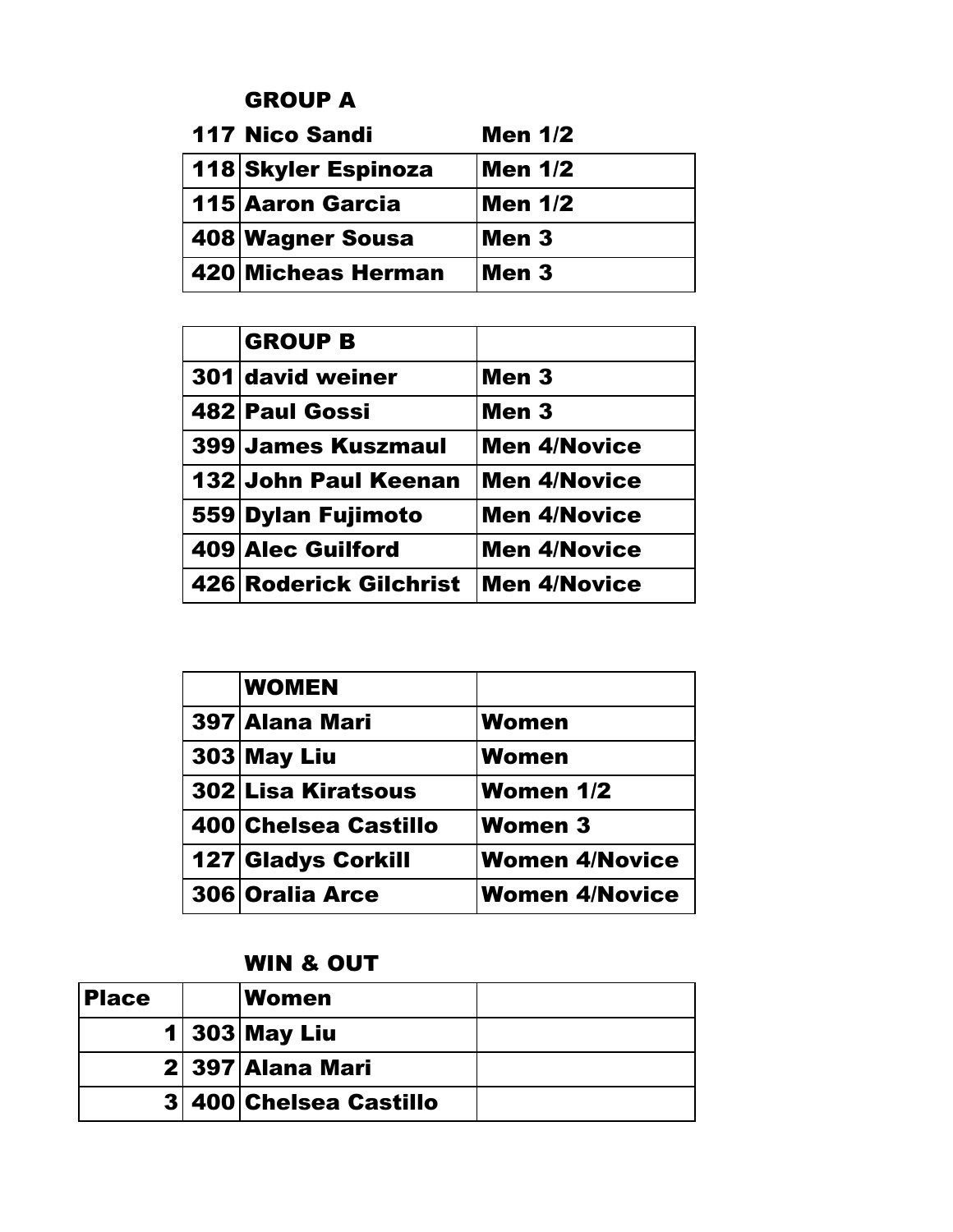|  | 4 306 Oralia Arce    |  |
|--|----------------------|--|
|  | 5 127 Gladys Corkill |  |

| <b>Place</b> | <b>Group A</b>        |  |
|--------------|-----------------------|--|
|              | 1 117 Nico Sandi      |  |
|              | 2 118 Skyler Espinoza |  |
|              | 3 115 Aaron Garcia    |  |
|              | 4 408 Wagner Sousa    |  |
|              | 5 420 Micheas Herman  |  |

| <b>Place</b> | <b>GROUP B</b> |
|--------------|----------------|
|              |                |

|  | 1 482 Paul Gossi       |  |
|--|------------------------|--|
|  | 2 399 James Kuszmaul   |  |
|  | 4 301 david weiner     |  |
|  | 5 132 John Paul Keenan |  |
|  | 559 Dylan Fujimoto     |  |
|  | 409 Alec Guilford      |  |
|  | 426 Roderick Gilchrist |  |

#### **Scratch**

| <b>Place</b> | <b>Women</b>           |  |
|--------------|------------------------|--|
|              | $1 303 $ May Liu       |  |
|              | 2 397 Alana Mari       |  |
|              | 3 400 Chelsea Castillo |  |
|              | 4 306 Oralia Arce      |  |
|              | 5 127 Gladys Corkill   |  |

| <b>Place</b> | <b>Group A</b>        |  |
|--------------|-----------------------|--|
|              | 1 117 Nico Sandi      |  |
|              | 2 118 Skyler Espinoza |  |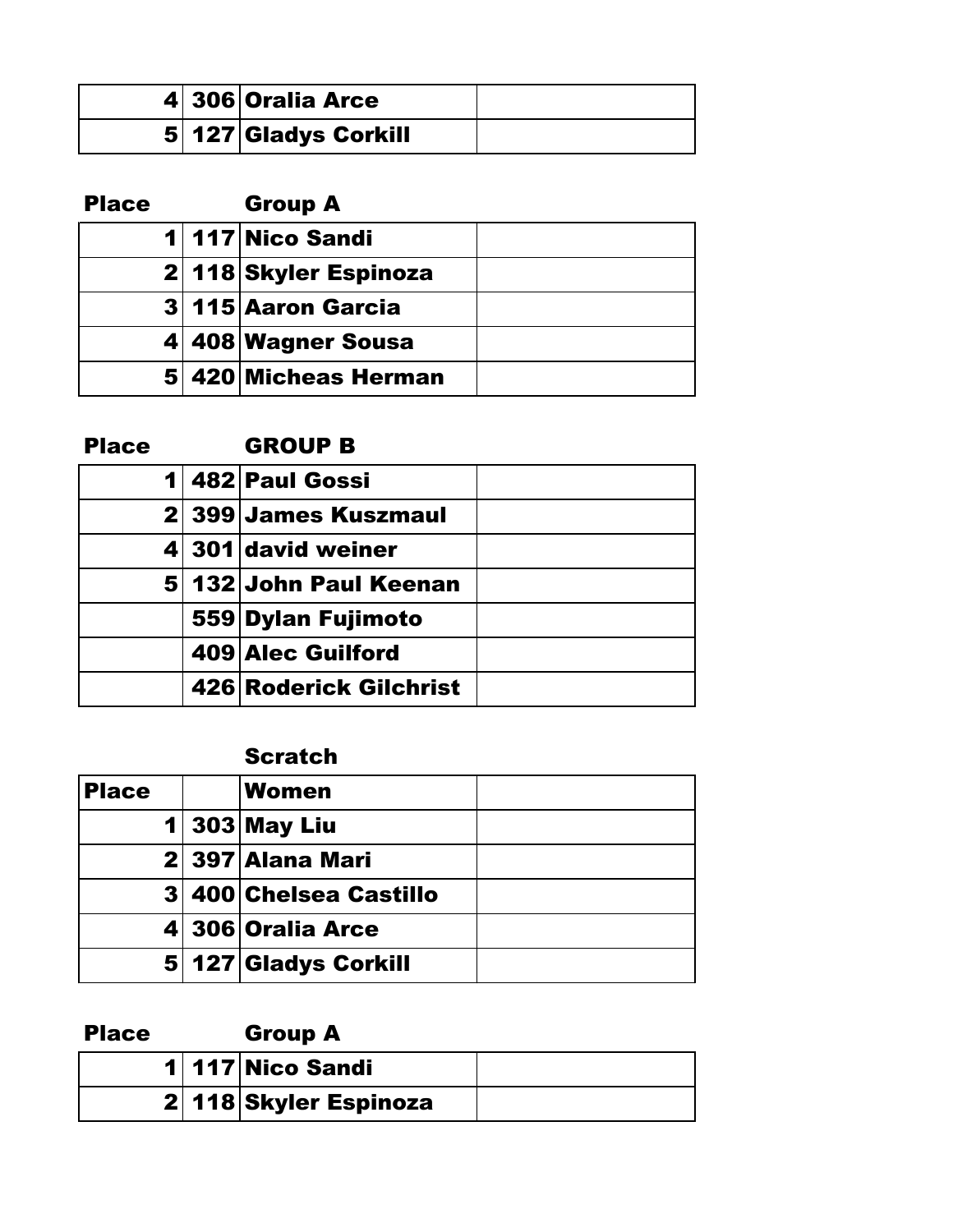|  | 3 115 Aaron Garcia   |  |
|--|----------------------|--|
|  | 4 408 Wagner Sousa   |  |
|  | 5 420 Micheas Herman |  |

| <b>Place</b> |  | <b>GROUP B</b>           |  |
|--------------|--|--------------------------|--|
|              |  | 1 301 david weiner       |  |
|              |  | 3 132 John Paul Keenan   |  |
|              |  | 4 399 James Kuszmaul     |  |
|              |  | 5 426 Roderick Gilchrist |  |
|              |  | 482 Paul Gossi           |  |
|              |  | 559 Dylan Fujimoto       |  |
|              |  | 409 Alec Guilford        |  |

## Snowball

| <b>Place</b> | Women                  |  |
|--------------|------------------------|--|
|              | $1 303 $ May Liu       |  |
|              | 2 397 Alana Mari       |  |
|              | 3 400 Chelsea Castillo |  |
|              | 4 306 Oralia Arce      |  |
|              | 5 127 Gladys Corkill   |  |

| <b>Place</b> | <b>Group A</b>        |  |
|--------------|-----------------------|--|
|              | 1 117 Nico Sandi      |  |
|              | 2 118 Skyler Espinoza |  |
|              | 3 115 Aaron Garcia    |  |
|              | 4 420 Micheas Herman  |  |
|              | 5 408 Wagner Sousa    |  |

#### Place GROUP B

| . |                |  |
|---|----------------|--|
|   | 482 Paul Gossi |  |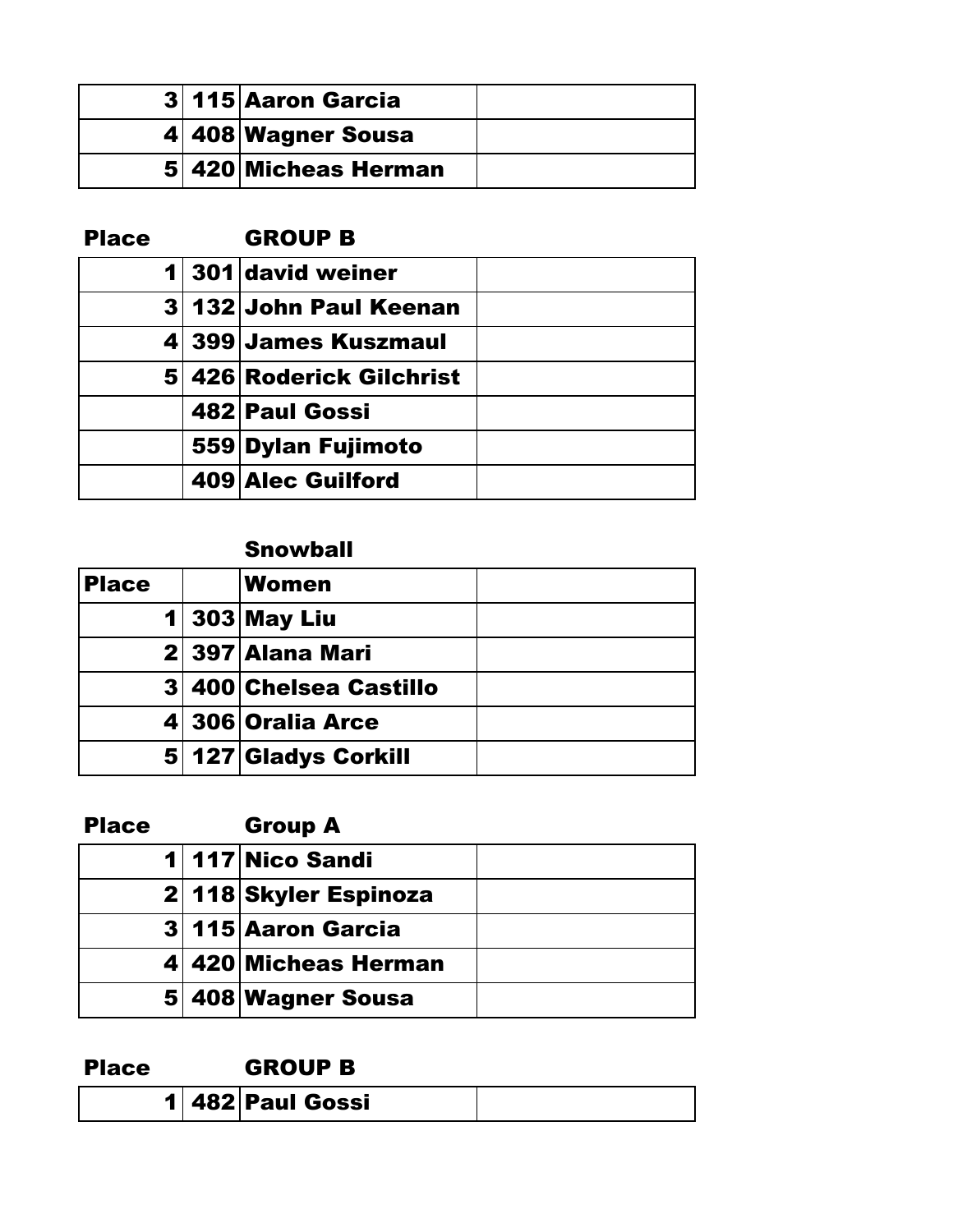|  | 2 132 John Paul Keenan |  |
|--|------------------------|--|
|  | 3 301 david weiner     |  |
|  | 4 399 James Kuszmaul   |  |
|  | 559 Dylan Fujimoto     |  |
|  | 409 Alec Guilford      |  |
|  | 426 Roderick Gilchrist |  |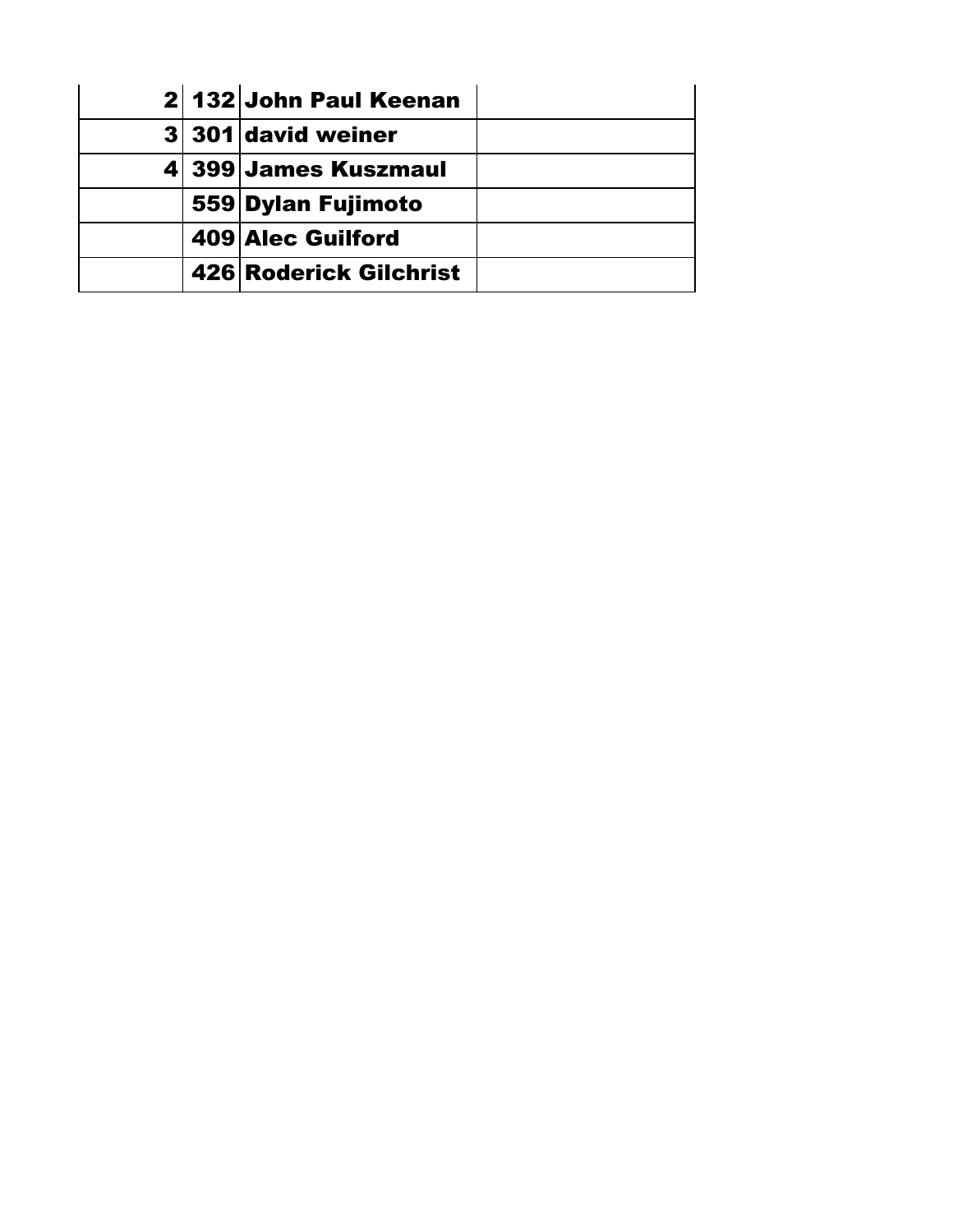| <b>Start</b>   | <b>Num</b> | <b>Name</b>                     | <b>200M</b> |              |                         |              |              |              |
|----------------|------------|---------------------------------|-------------|--------------|-------------------------|--------------|--------------|--------------|
| 1              |            | 529 Michael J Reed              | 15.35       |              |                         |              |              |              |
| $\overline{2}$ |            | <b>403 GABRIEL BEDDINGFIELD</b> | 14.12       |              |                         |              |              |              |
| 3              |            | 547 Christopher Bonilla         | 12.74       |              |                         |              |              |              |
| 4              |            | 408 Wagner Sousa                | 13.26       |              |                         |              |              |              |
| 5              |            | <b>302 Lisa Kiratsous</b>       | 13.07       |              |                         |              |              |              |
| 6              |            | <b>110 Matthew Dizon</b>        | 12.18       |              |                         |              |              |              |
| 7              |            | <b>102 Edward Zhang</b>         | 11.78       |              |                         |              |              |              |
| Group 1        |            |                                 |             |              |                         |              |              |              |
| 1              |            | 408 Wagner Sousa                | $13.26$ Bye |              | 3 <sup>1</sup>          | $\mathbf{x}$ | $\mathbf{2}$ | $\mathbf{x}$ |
| $\overline{2}$ |            | <b>403 GABRIEL BEDDINGFIELD</b> | 14.12 3     | $\mathbf{X}$ | <b>Bye</b>              |              | 1            |              |
| 3              |            | 529 Michael J Reed              | 15.35 2     |              | 1                       |              | <b>Bye</b>   |              |
| <b>Group 2</b> |            |                                 |             |              |                         |              |              |              |
| 1              |            | <b>102 Edward Zhang</b>         | 11.78 4     | X            | $\mathbf{3}$            | X            | $\vert$ 2    | X            |
| $\overline{2}$ |            | <b>110 Matthew Dizon</b>        | 12.18 3     | X            | 4                       | X            | 1            |              |
| 3              |            | 547 Christopher Bonilla         | 12.74 2     |              | 1                       |              | 4            | X            |
| 4              |            | 302 Lisa Kiratsous              | 13.07 1     |              | $\overline{\mathbf{2}}$ |              | 3            |              |

Round 1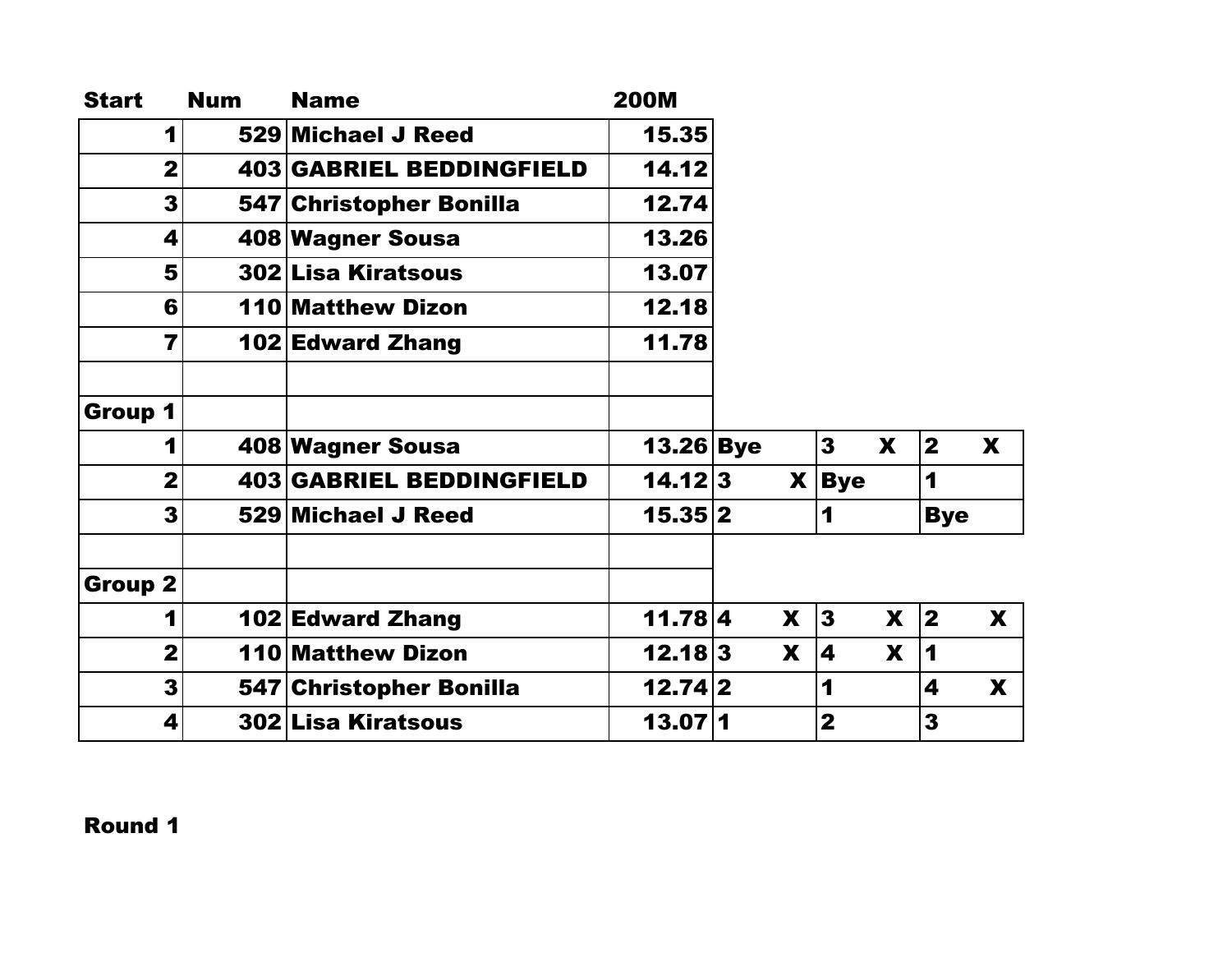| 1.403          |
|----------------|
| 2.529          |
|                |
| 1.102          |
|                |
| 2.302          |
|                |
| 1.110          |
| 2.547          |
|                |
|                |
| <b>Round 2</b> |
| 1.408          |
| 2.529          |
|                |
|                |
| 1.102          |
| 2.547          |
|                |
| 1.110          |
| 2.302          |
|                |
|                |
| <b>Round 3</b> |
|                |
|                |

1. 408